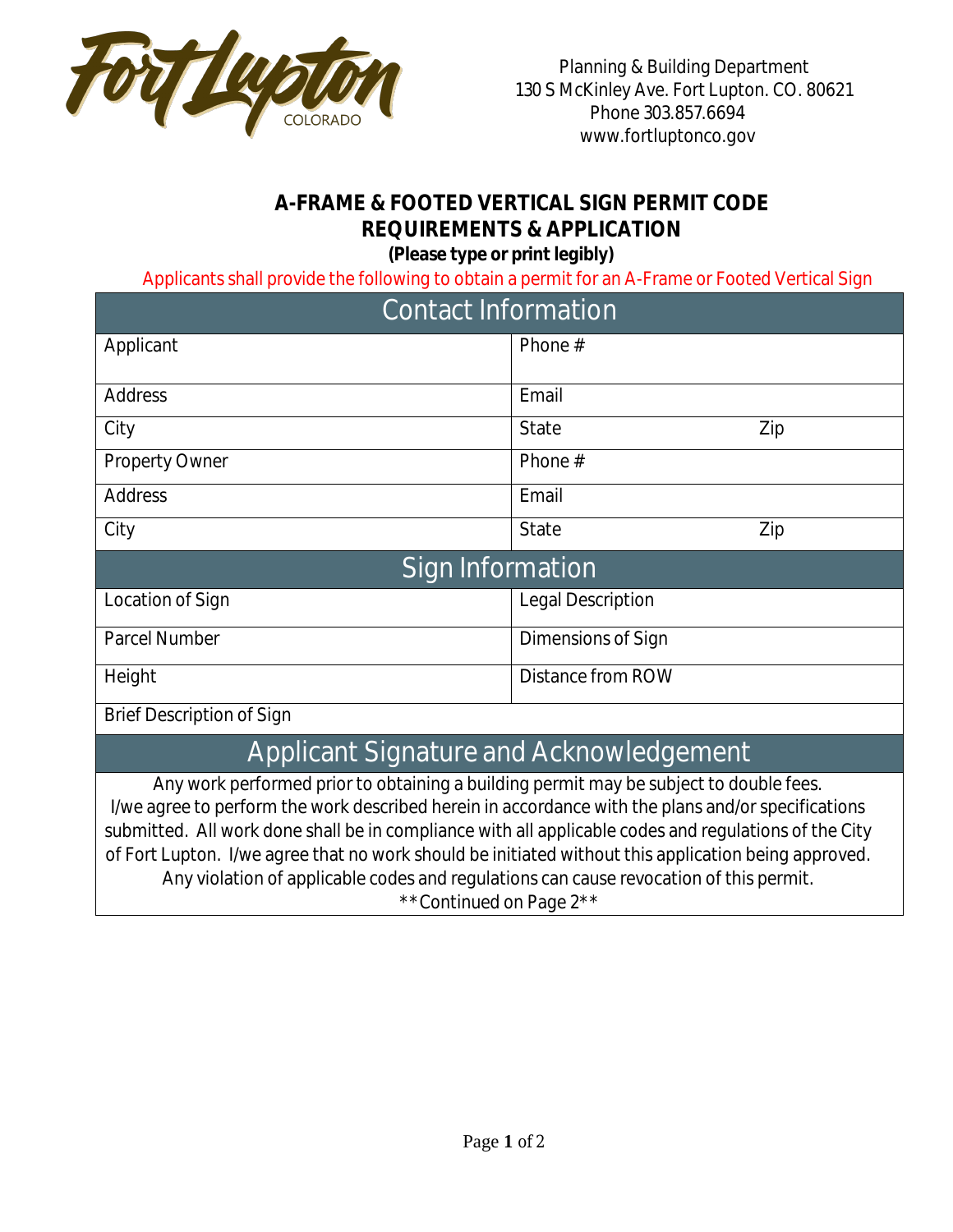

## **THE FOLLOWING DOCUMENTS SHALL BE REQUIRED FOR PERMIT APPLICATION AND REVIEW:**  • Digital submittal – flash drive, emailed, Cascade • Completed application • Signed waiver from property owner and/or CDOT if applicable • \$25.00 fee (permits expire on anniversary date taken out of each year). • Proof of \$100,000 liability insurance if sign is on public right of way (no proof of insurance needed if sign is on private property). • Site plan of location of sign. Sketch with sign dimensions Signature of Applicant: Date:\_\_\_\_\_\_\_\_\_\_\_\_ Permit Expires \_\_\_\_\_\_\_\_\_\_\_\_\_\_\_\_\_\_\_\_\_\_\_\_ Staff Comments ( Do not write in this area)